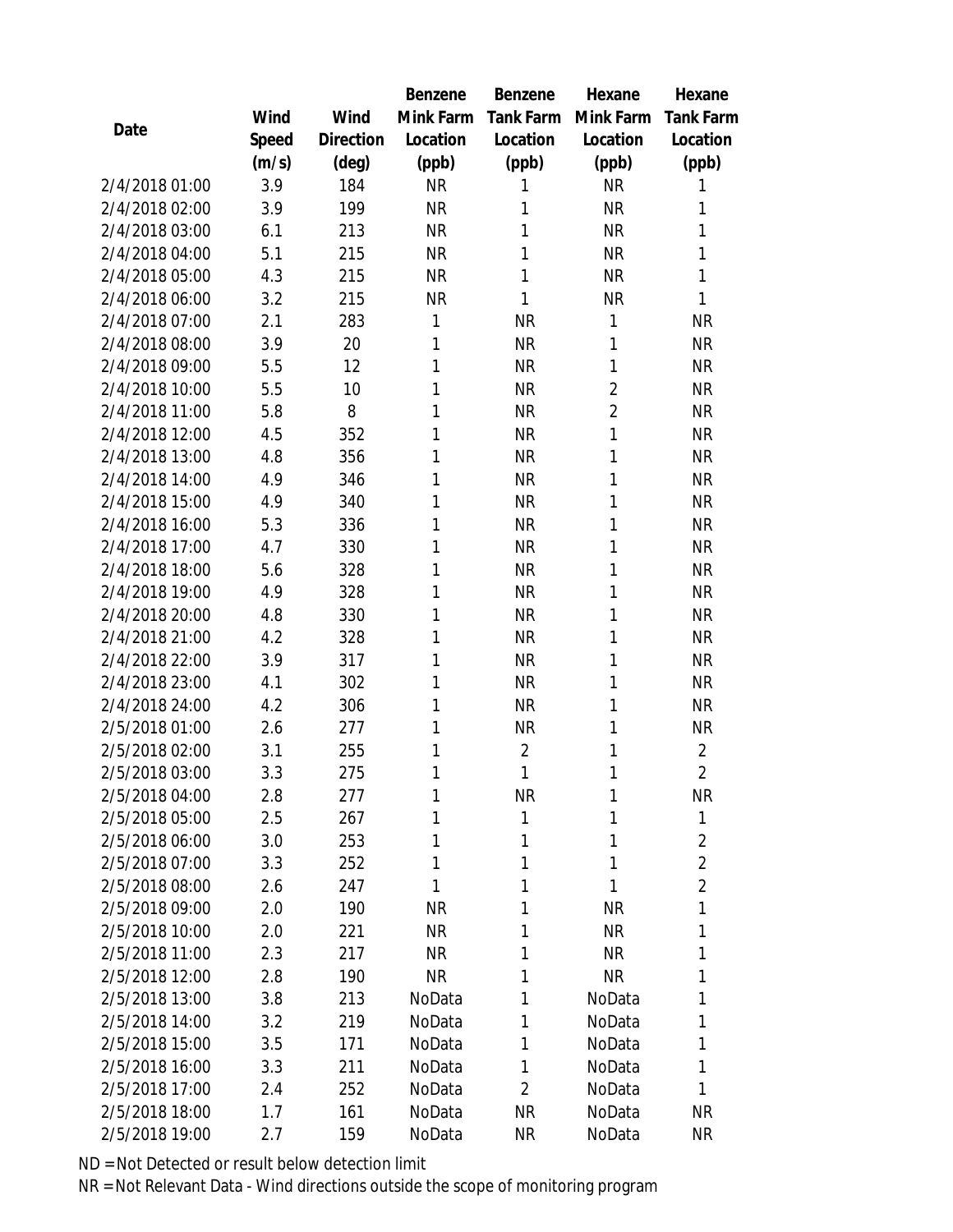|                |       |                | Benzene        | Benzene          | Hexane         | Hexane           |
|----------------|-------|----------------|----------------|------------------|----------------|------------------|
|                | Wind  | Wind           | Mink Farm      | <b>Tank Farm</b> | Mink Farm      | <b>Tank Farm</b> |
| Date           | Speed | Direction      | Location       | Location         | Location       | Location         |
|                | (m/s) | $(\text{deg})$ | (ppb)          | (ppb)            | (ppb)          | (ppb)            |
| 2/5/2018 20:00 | 3.3   | 165            | NoData         | <b>NR</b>        | NoData         | <b>NR</b>        |
| 2/5/2018 21:00 | 2.9   | 166            | <b>NR</b>      | <b>NR</b>        | <b>NR</b>      | <b>NR</b>        |
| 2/5/2018 22:00 | 2.5   | 197            | <b>NR</b>      | 1                | <b>NR</b>      | $\mathbf{1}$     |
| 2/5/2018 23:00 | 2.3   | 216            | <b>NR</b>      | $\mathbf{1}$     | <b>NR</b>      | $\mathbf{1}$     |
| 2/5/2018 24:00 | 1.8   | 252            | 6              | 1                | 1              | $\mathbf{1}$     |
| 2/6/2018 01:00 | 2.4   | 276            | 4              | <b>NR</b>        | $\sqrt{3}$     | <b>NR</b>        |
| 2/6/2018 02:00 | 2.0   | 279            | 5              | <b>NR</b>        | $\overline{2}$ | <b>NR</b>        |
| 2/6/2018 03:00 | 2.2   | 275            | 5              | $\mathbf{1}$     | 1              | $\mathbf{1}$     |
| 2/6/2018 04:00 | 2.2   | 293            | 4              | <b>NR</b>        | $\overline{2}$ | <b>NR</b>        |
| 2/6/2018 05:00 | 2.5   | 294            | 4              | <b>NR</b>        | $\overline{2}$ | <b>NR</b>        |
| 2/6/2018 06:00 | 2.2   | 319            | 3              | <b>NR</b>        | 3              | <b>NR</b>        |
| 2/6/2018 07:00 | 2.1   | 293            | 4              | <b>NR</b>        | $\overline{2}$ | <b>NR</b>        |
| 2/6/2018 08:00 | 2.1   | 256            | 4              | 5                | $\overline{2}$ | $\mathfrak{Z}$   |
| 2/6/2018 09:00 | 1.5   | 340            | 3              | <b>NR</b>        | $\overline{2}$ | <b>NR</b>        |
| 2/6/2018 10:00 | 1.3   | 19             | 3              | <b>NR</b>        | $\overline{2}$ | <b>NR</b>        |
| 2/6/2018 11:00 | 2.0   | 9              | $\overline{2}$ | <b>NR</b>        | 3              | <b>NR</b>        |
| 2/6/2018 12:00 | 1.2   | 5              | <b>NR</b>      | NoData           | <b>NR</b>      | NoData           |
| 2/6/2018 13:00 | 1.3   | 300            | <b>NR</b>      | NoData           | <b>NR</b>      | NoData           |
| 2/6/2018 14:00 | 1.8   | 227            | <b>NR</b>      | NoData           | <b>NR</b>      | NoData           |
| 2/6/2018 15:00 | 1.6   | 226            | <b>NR</b>      | NoData           | <b>NR</b>      | NoData           |
| 2/6/2018 16:00 | 1.2   | 233            | NoData         | NoData           | NoData         | NoData           |
| 2/6/2018 17:00 | 2.0   | 249            | NoData         | NoData           | NoData         | NoData           |
| 2/6/2018 18:00 | 2.0   | 266            | 1              | NoData           | 1              | NoData           |
| 2/6/2018 19:00 | 1.3   | 252            | 1              | NoData           | 1              | NoData           |
| 2/6/2018 20:00 | 1.5   | 209            | <b>NR</b>      | 1                | <b>NR</b>      | $\mathbf{1}$     |
| 2/6/2018 21:00 | 0.4   | 319            | 1              | <b>NR</b>        | 1              | <b>NR</b>        |
| 2/6/2018 22:00 | 0.4   | 15             | 1              | <b>NR</b>        | 1              | <b>NR</b>        |
| 2/6/2018 23:00 | 1.1   | 9              | 1              | <b>NR</b>        | 1              | <b>NR</b>        |
| 2/6/2018 24:00 | 1.3   | 1              | 1              | <b>NR</b>        | 1              | <b>NR</b>        |
| 2/7/2018 01:00 | 1.4   | 347            | $\overline{2}$ | <b>NR</b>        | 1              | NR               |
| 2/7/2018 02:00 | 1.6   | 14             | 1              | <b>NR</b>        | $\overline{2}$ | <b>NR</b>        |
| 2/7/2018 03:00 | 2.7   | 10             | 3              | <b>NR</b>        | $\overline{2}$ | <b>NR</b>        |
| 2/7/2018 04:00 | 2.6   | 3              | 1              | <b>NR</b>        | 3              | <b>NR</b>        |
| 2/7/2018 05:00 | 2.3   | 1              | 1              | <b>NR</b>        | $\overline{2}$ | <b>NR</b>        |
| 2/7/2018 06:00 | 2.0   | 341            | 1              | <b>NR</b>        | 1              | NR               |
| 2/7/2018 07:00 | 2.0   | 338            | 1              | <b>NR</b>        | 1              | <b>NR</b>        |
| 2/7/2018 08:00 | 2.4   | 335            | 1              | <b>NR</b>        | 1              | <b>NR</b>        |
| 2/7/2018 09:00 | 2.3   | 330            | 1              | <b>NR</b>        | 1              | <b>NR</b>        |
| 2/7/2018 10:00 | 2.1   | 312            | 1              | <b>NR</b>        | 1              | <b>NR</b>        |
| 2/7/2018 11:00 | 3.7   | 295            | 1              | <b>NR</b>        | 1              | NR               |
| 2/7/2018 12:00 | 4.6   | 302            | 1              | <b>NR</b>        | 1              | <b>NR</b>        |
| 2/7/2018 13:00 | 4.1   | 291            | 1              | <b>NR</b>        | 1              | NR               |
| 2/7/2018 14:00 | 4.9   | 297            | 1              | <b>NR</b>        | 1              | <b>NR</b>        |

ND = Not Detected or result below detection limit

NR = Not Relevant Data - Wind directions outside the scope of monitoring program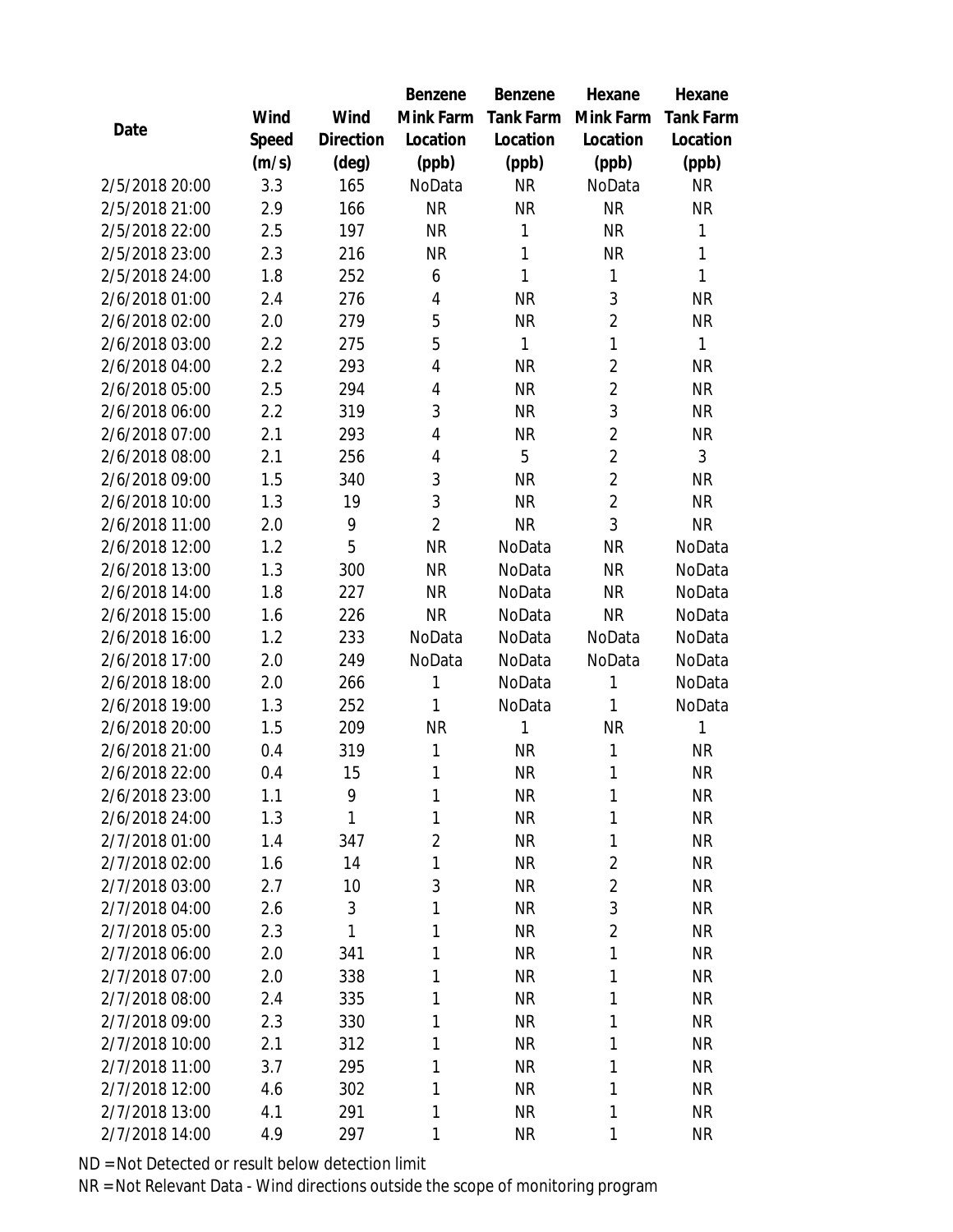|                                  |            |           | Benzene                | <b>Benzene</b>  | Hexane                 | Hexane           |
|----------------------------------|------------|-----------|------------------------|-----------------|------------------------|------------------|
|                                  | Wind       | Wind      | Mink Farm              | Tank Farm       | Mink Farm              | <b>Tank Farm</b> |
| Date                             | Speed      | Direction | Location               | Location        | Location               | Location         |
|                                  | (m/s)      | (deg)     | (ppb)                  | (ppb)           | (ppb)                  | (ppb)            |
| 2/7/2018 15:00                   | 4.1        | 285       | 1                      | <b>NR</b>       | 1                      | <b>NR</b>        |
| 2/7/2018 16:00                   | 4.7        | 280       | 1                      | <b>NR</b>       | 1                      | <b>NR</b>        |
| 2/7/2018 17:00                   | 4.4        | 281       | 1                      | <b>NR</b>       | 1                      | <b>NR</b>        |
| 2/7/2018 18:00                   | 3.8        | 284       | 1                      | <b>NR</b>       | 1                      | <b>NR</b>        |
| 2/7/2018 19:00                   | 4.3        | 294       | 1                      | <b>NR</b>       | 1                      | <b>NR</b>        |
| 2/7/2018 20:00                   | 4.4        | 315       | 1                      | <b>NR</b>       | 1                      | <b>NR</b>        |
| 2/7/2018 21:00                   | 3.3        | 303       | 1                      | <b>NR</b>       | 1                      | <b>NR</b>        |
| 2/7/2018 22:00                   | 2.1        | 272       | 1                      | $\mathbf{1}$    | 1                      | 1                |
| 2/7/2018 23:00                   | 1.7        | 255       | 1                      | $\overline{2}$  | 1                      | 1                |
| 2/7/2018 24:00                   | 1.4        | 257       | 1                      | $\overline{4}$  | 1                      | $\overline{2}$   |
| 2/8/2018 01:00                   | 1.6        | 258       | 1                      | $\overline{2}$  | 1                      | 4                |
| 2/8/2018 02:00                   | 1.4        | 238       | 1                      | 3               | 1                      | $\overline{2}$   |
| 2/8/2018 03:00                   | 2.1        | 234       | 1                      | 1               | $\overline{2}$         | 3                |
| 2/8/2018 04:00                   | 2.1        | 237       | 1                      | 1               | 1                      | 3                |
| 2/8/2018 05:00                   | 2.0        | 233       | 1                      | 1               | 1                      | 3                |
| 2/8/2018 06:00                   | 1.7        | 240       | 1                      | 1               | 1                      | 3                |
| 2/8/2018 07:00                   | 1.9        | 229       | <b>NR</b>              | 1               | <b>NR</b>              | 3                |
| 2/8/2018 08:00                   | 1.7        | 222       | <b>NR</b>              | 1               | <b>NR</b>              | 3                |
| 2/8/2018 09:00                   | 1.6        | 198       | <b>NR</b>              | 1               | <b>NR</b>              | 3                |
| 2/8/2018 10:00                   | 2.1        | 221       | <b>NR</b>              | 1               | <b>NR</b>              | 3                |
| 2/8/2018 11:00                   | 2.9        | 223       | <b>NR</b>              | 1               | <b>NR</b>              | 1                |
| 2/8/2018 12:00                   | 4.0        | 250       | 1                      | 3               | 1                      | 1                |
| 2/8/2018 13:00                   | 3.6        | 258       | 1                      | 7               | 1                      | $\mathbf{1}$     |
| 2/8/2018 14:00                   | 3.4        | 261       | 1                      | 5               | 1                      | $\mathbf{1}$     |
| 2/8/2018 15:00                   | 2.8        | 220       | <b>NR</b>              | $\overline{4}$  | <b>NR</b>              | $\overline{2}$   |
| 2/8/2018 16:00                   | 2.1        | 219       | <b>NR</b>              | $\overline{2}$  | <b>NR</b>              | 1                |
| 2/8/2018 17:00                   | 2.3        | 185       | <b>NR</b>              | 1               | <b>NR</b>              | 3                |
| 2/8/2018 18:00                   | 3.3        | 170       | <b>NR</b>              | $\mathbf{1}$    | <b>NR</b>              | $\overline{2}$   |
| 2/8/2018 19:00                   | 2.9        | 158       | <b>NR</b>              | <b>NR</b>       | <b>NR</b>              | <b>NR</b>        |
| 2/8/2018 20:00                   | 2.3        | 131       | NR                     | <b>NR</b>       | NR                     | <b>NR</b>        |
| 2/8/2018 21:00                   | 1.8        | 116       | <b>NR</b>              | <b>NR</b>       | <b>NR</b>              | <b>NR</b>        |
| 2/8/2018 22:00                   | 1.9        | 108       | <b>NR</b>              | <b>NR</b>       | <b>NR</b>              | <b>NR</b>        |
| 2/8/2018 23:00                   | 2.2        | 102       | <b>NR</b>              | <b>NR</b>       | <b>NR</b>              | <b>NR</b>        |
| 2/8/2018 24:00                   | 2.5        | 87        | NR                     | <b>NR</b>       | <b>NR</b>              | <b>NR</b>        |
| 2/9/2018 01:00                   | 2.7        | 100       | NR.                    | NR              | <b>NR</b>              | NR               |
| 2/9/2018 02:00                   | 2.7        | 96        | <b>NR</b>              | <b>NR</b>       | <b>NR</b>              | <b>NR</b>        |
| 2/9/2018 03:00<br>2/9/2018 04:00 | 2.6<br>2.5 | 77<br>74  | <b>NR</b><br><b>NR</b> | <b>NR</b><br>NR | <b>NR</b><br><b>NR</b> | NR<br><b>NR</b>  |
| 2/9/2018 05:00                   | 2.4        | 81        | NR                     | <b>NR</b>       | <b>NR</b>              | <b>NR</b>        |
| 2/9/2018 06:00                   | 2.3        | 78        | NR                     | NR              | <b>NR</b>              | NR               |
| 2/9/2018 07:00                   | 2.0        | 55        | <b>NR</b>              | <b>NR</b>       | <b>NR</b>              | <b>NR</b>        |
| 2/9/2018 08:00                   | 3.3        | 23        | $\overline{2}$         | <b>NR</b>       | $\overline{2}$         | NR               |
| 2/9/2018 09:00                   | 3.3        | 33        | 2                      | <b>NR</b>       | $\overline{2}$         | <b>NR</b>        |
|                                  |            |           |                        |                 |                        |                  |

ND = Not Detected or result below detection limit

NR = Not Relevant Data - Wind directions outside the scope of monitoring program